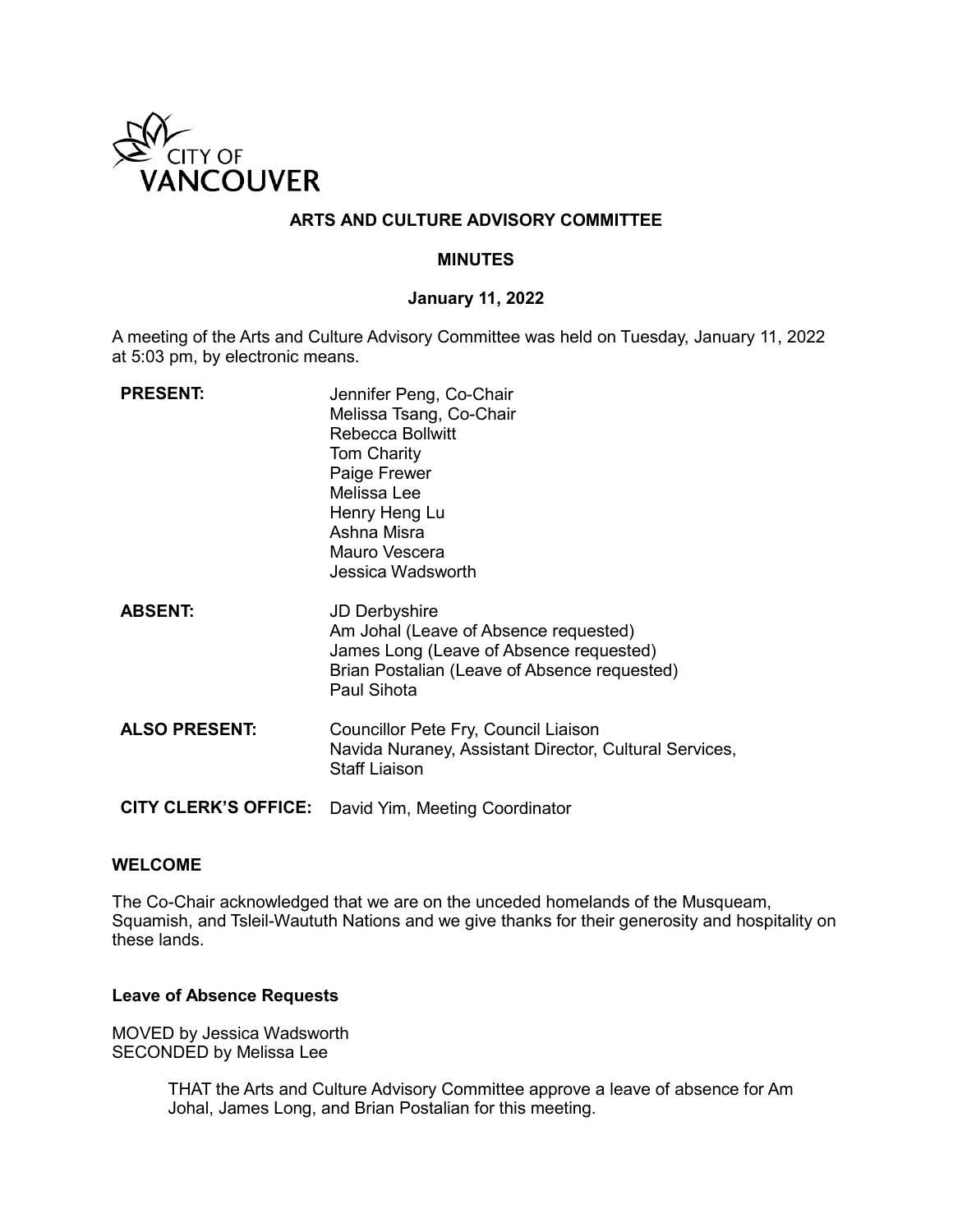### CARRIED UNANIMOUSLY

## **Approval of Minutes – November 9, 2021**

MOVED by Jessica Wadsworth SECONDED by Ashna Misra

> THAT the Arts and Culture Advisory Committee approve the Minutes from the meeting of November 9, 2021, as circulated.

### CARRIED UNANIMOUSLY

## **1. Cultural Services Update on the 2022 Budget and Clarification of the Economic and the Equity Plans**

Navida Nuraney, Assistant Director of Cultural Services provided updates on the following:

- Impact of 2022 budget on *Cultural|Shift* plan.
- The guiding principles and components of the *Cultural|Shift* plan.
- The breakdown of the funding for the *Cultural|Shift* plan in the form of grants.
- Staffing updates within the Cultural Services department.

Councillor Fry provided updates on the following:

• The approval of the funding for the economy component of the *Cultural|Shift* plan in the 2022 City Budget.

### **2. New Business**

None

# **ADJOURNMENT**

MOVED by Jessica Wadsworth SECONDED by Melissa Lee

THAT this meeting be adjourned.

CARRIED UNANIMOUSLY

### **Next Meeting:**

| DATE:  | March 8, 2022 |
|--------|---------------|
| TIME:  | 5 pm          |
| PLACE: | <b>Hybrid</b> |